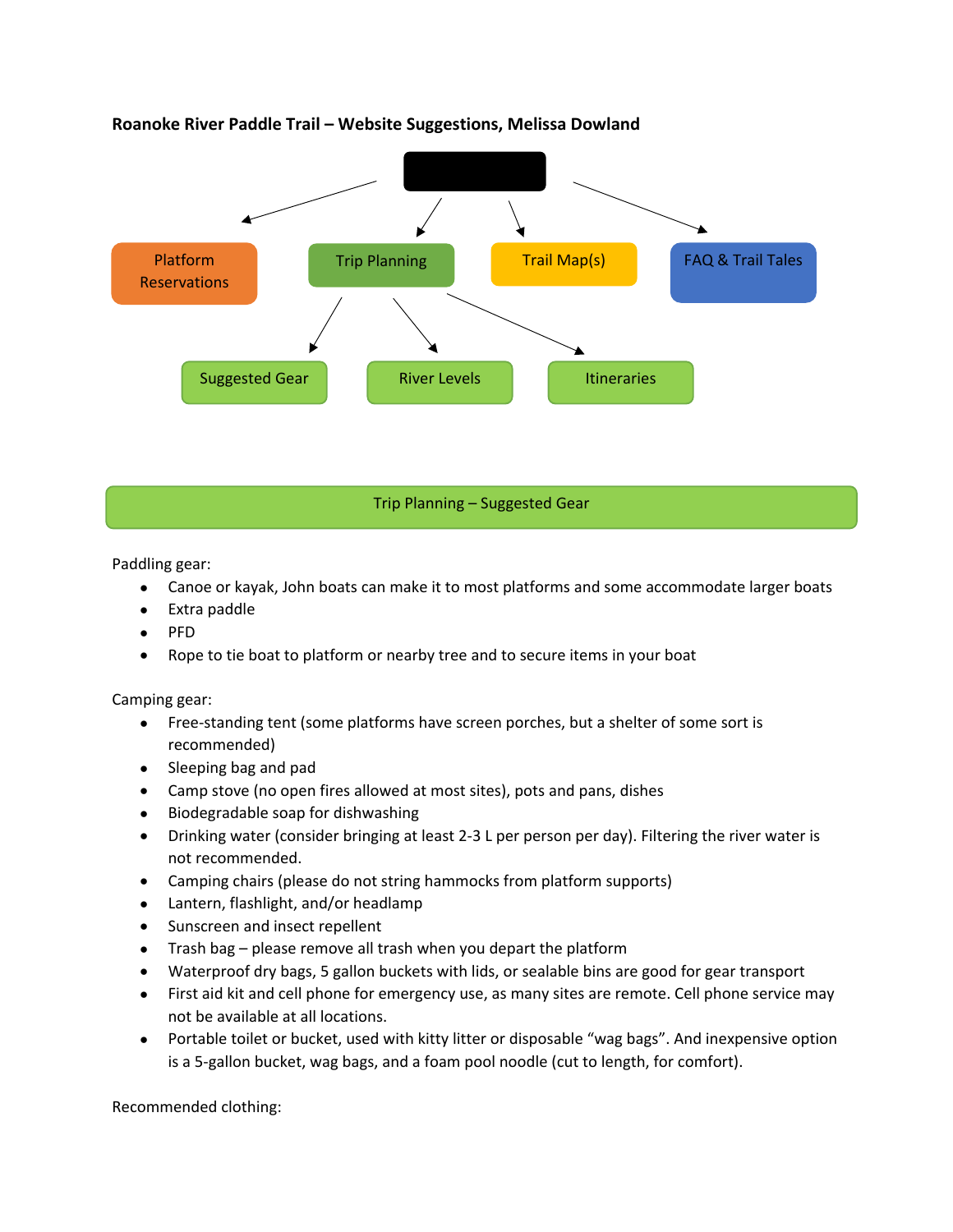- Pay attention to the weather and pack layers that are appropriate for conditions
- Non-cotton clothing will dry faster and keep you warmer if you get wet
- Lightweight long sleeve shirts and long pants can help in buggy seasons
- Sandals, water shoes, or rubber boots (depending on season/weather)
- Rain coat and pants and/or poncho

Platforms are designed to remain above high water, even during flood stages. However, travel is not

#### Trip Planning – River Levels

recommended when the USGS river gauge at Williamston is above **Figure 1** feet or release from the Roanoke Rapids Dam exceeds 15,000 cfs.

Typically, you should try to avoid paddling upstream on the Roanoke River proper, as the current (and winds, if in the wrong direction) can make that challenging. The water is flowing, but there are no rapids on the Lower Roanoke, so strong paddlers can paddle upstream when necessary. Most of the smaller tributaries and cuts can be paddled upstream.

#### **Two Day – One Night Trips**

#### Trip Planning – Suggested Itineraries

*Owl Overnight: Out-and-Back to Barred Owl Roost*

- Out-and-back from NC WRC Astoria Boat Ramp
- 4 miles in 2 days (can be lengthened to a 13 mile through-paddle)
- Easy to Moderate if flow rates are high, the upstream paddle on the Roanoke River and Devil's Gut will make the trip somewhat more strenuous.
- After a short (less than ¼ mile) paddle upstream on the Roanoke River, enter Devil's Gut. Continue upstream for 1 mile until you reach the mouth of Lower Deadwater Creek. Enjoy the final 0.75 mile, paddling upstream on the creek between beautiful backswamps forested with tupelo gum trees. On Day 2, retrace your route to the boat ramp. Turn this trip into a longer through-paddle by putting in at Williamston, paddling 11 miles down the river and Devil's Gut to Barred Owl Roost, and finishing with the short 2 mile paddle from the platform to the NC WRC Astoria Boat Ramp.

# *Bear Country Overnight: Out-and-Back to Royal Fern*

- Out-and-back from Conaby Creek NC WRC Boat Ramp
- 6 miles in 2 days
- Easy
- This easy paddle takes you 3 miles down Conaby Creek and then up into the wildlife-rich ghost forests near the edge of the Albemarle Sound. Consider bringing a bear canister for your food and toiletries.

# *Cruise the Cashie: Windsor to Lost Boat to the Hwy 45 Boat Ramp*

• Put-in at the Roanoke-Cashie River Center, take-out at the NC WRC Hwy 45 Bridge Boat Ramp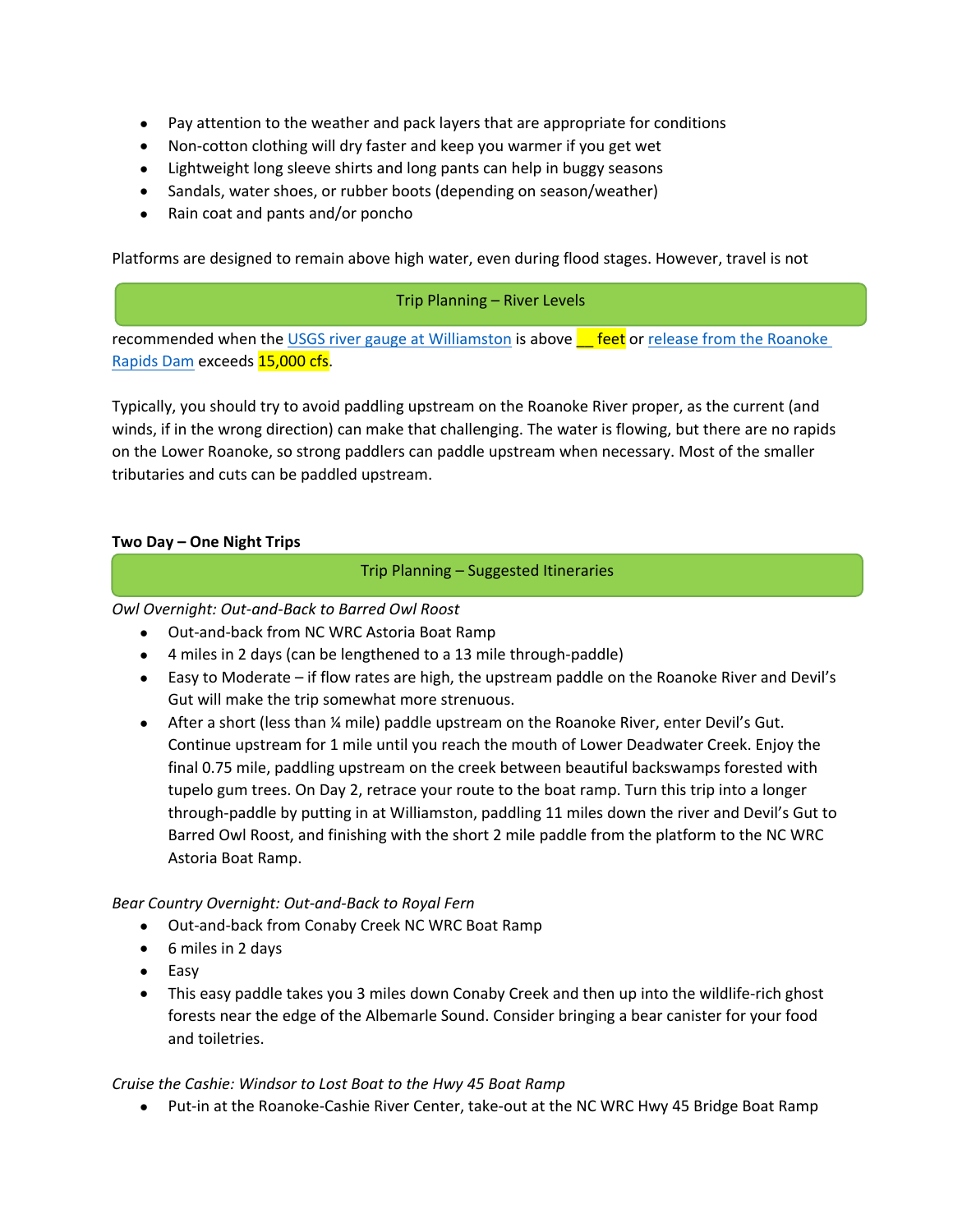- 22 miles in 2 days
- Moderate two 10+ mile days
- Float the lower Cashie all the way from Windsor to its mouth near the Albemarle Sound. On the first day, paddle 10 miles from Windsor to the Lost Boat Platform, but please tie your boat up so as not to lose it! On day 2, continue down the winding Cashie for about 11 miles to its confluence with the Roanoke. Follow the highway 45 bridge across the braided river to the NC WRC Highway 45 Bridge Boat Ramp. This trip can be shorted by putting in at Johnson Mill and/or taking out at Sans Souci.

# **Three Day – Two Night Trips**

# *Broad Creek Paddle: Cow Creek to Cypress Cathedral or Three Sisters*

- Loop from Astoria Boat Ramp, Jamesville, NC
- 17 miles in 3 days
- Moderate to Strenuous Pay attention to winds and river level. With high westerly winds and/or strong flow, the paddles upstream on Broad Creek and Cut Cypress Creek can be challenging.
- Float downstream on the Roanoke for about 7.5 miles to the mouth of Broad Creek. From there, it's a short ½ mile paddle upstream to the Cow Creek Platform, tucked into the swampy river's edge. On Day 2, continue up Broad Creek to Cypress Cathedral or Three Sisters, a short 2.5 miles; the rest of the day is yours to explore the multiple tributaries and swamps of Broad Creek's headwaters. On Day 3, paddle back downstream about 1 mile and watch for the small signs (and increased flow) from Cut Cypress Creek. The two mile paddle up Cut Cypress Creek can be challenging if water flow is high, but once you reach the Roanoke, enjoy a float downstream for 4 miles back to the Astoria Boat Ramp. This paddle can be done in 2 longer days and 1 night by omitting the stop at Cow Creek.

# *Around the Devil's Gut: Willliamston to Conine to Barred Owl Roost to the Astoria Boat Ramp*

- Put-in at the NC WRC Boat Ramp in Williamston, take-out at the NC WRC Astoria Boat Ramp
- 16 miles in 3 days
- Moderate
- On Day 1, paddle about 6 miles down the might Roanoke to the Conine Platform on river right, passing the entrance to Devil's Gut along the way. If want to paddle further on Day 1, cross the river and explore the twists and turns of Conine Creek. On Day 2, return to the Roanoke and travel downstream for 10 miles to the other end of Devil's Gut, where you will turn and follow the Gut upstream for a mile to Lower Deadwater Creek. (You can see the take out from the confluence of the Roanoke and the Gut, so if you're running low on food, water, or sunny weather, give up a day early!) Enjoy the final ¾ mile through beautiful water tupelo forest to the Barred Owl Roost platform. On Day 3, explore the swamps around the platform before ending your trip with a short 2 mile paddle back down Upper Deadwater Creek and the end of Devil's Gut to the NC WRC Astoria Boat Ramp.

#### **Longer Trips**

*Run the River: Williamston to Conine to Cypress Cathedral to Bear Run to Hwy 45 Bridge*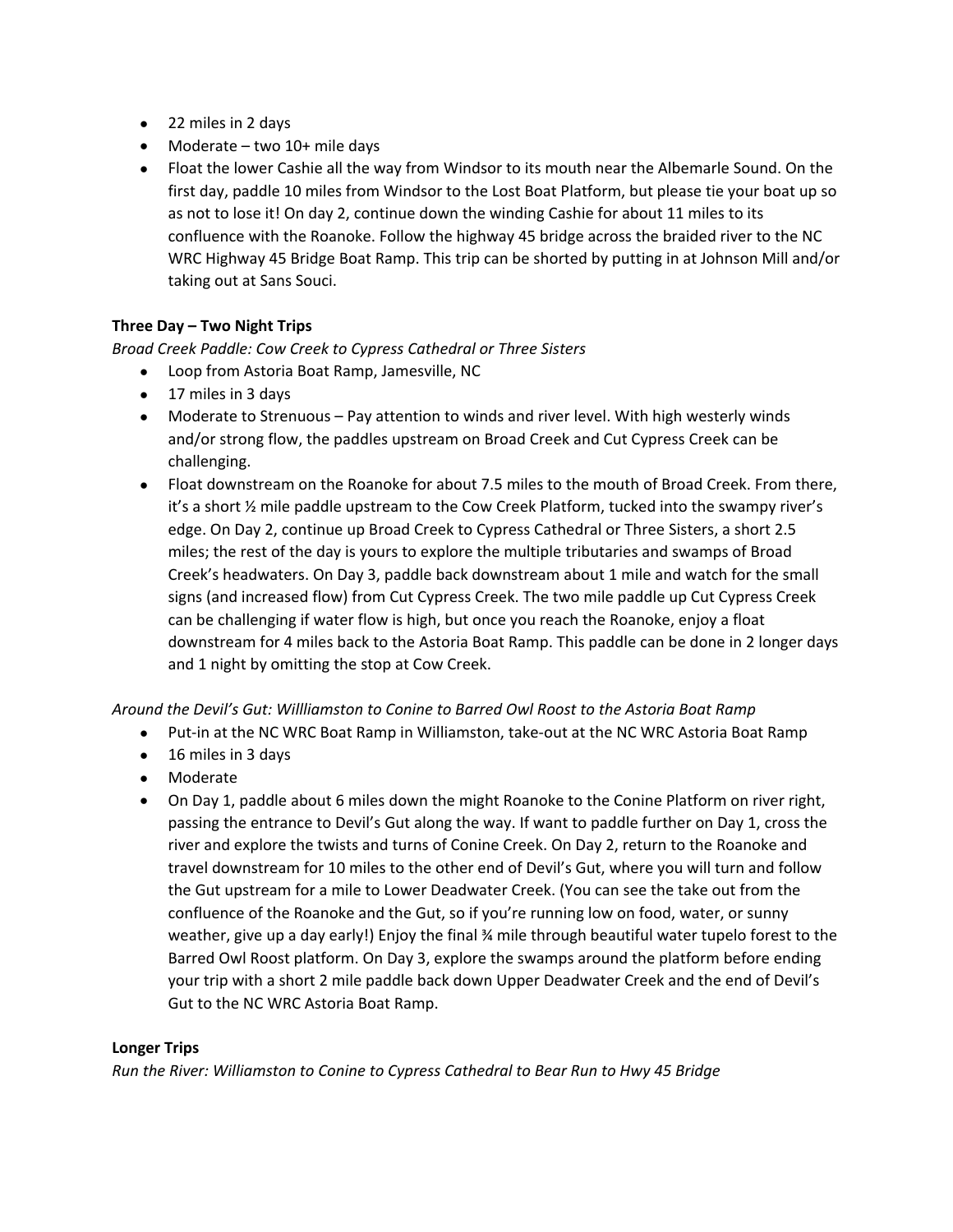- Put-in at the NC WRC Boat Ramp in Williamston, take-out at the NC WRC Hwy 45 Bridge Boat Ramp
- 27 miles in 4 days
- Moderate
- The Lower Roanoke River is home to the largest intact bottomland forest in the mid-Atlantic. Explore this wild and protected land as you run the river from Williamston nearly all the way to the Albemarle Sound. On Day 1, paddle 6 miles from Williamston to the Conine Platform, located across from the mouth of Conine Creek. On Day 2, continue downstream for 6.7 miles to the small entrance for Cut Cypress Creek on river left (make sure you pay attention and don't miss your turn, or you're in for a long paddle). Wind 2 miles through forested land to Broad Creek, where you will turn upstream for about 1 mile to Cypress Cathedral (or Three Sisters, either platform is a great choice for Night 2). On Day 3, explore the headwaters of Broad Creek before heading out. Then, travel 3 miles down Broad Creek back to the mighty Roanoke, where you'll float about 2 miles downstream to Bear Run on river right, across from the Thoroughfare that connects to the Cashie River. On Day 4, continue downstream. After about 2 miles, the river will split. You can either stay on the main channel of the Roanoke, or take the more winding Middle River, which will add about a  $\frac{1}{2}$  mile to your paddle. When you reach the Highway 45 bridge, follow it to river right and the NC WRC Hwy 45 Bridge Boat Ramp.

*Brave the Backswamps: Williamston to Barred Owl Roost to Cypress Cathedral to Otter One to Royal Fern to Conaby Creek*

- Put-in at the NC WRC Boat Ramp in Williamston, take-out at the NC WRC Conaby Creek Boat Ramp
- 50 miles in 5 days
- Moderate to Strenuous
- Meander through swamps and creeks as you travel the interconnected waterways of the Roanoke River. The Lower Roanoke River is home to the largest intact bottomland forest in the mid-Atlantic, and this route will take you into its wild heart. On Day 1, paddle downstream from Williamston for 3 miles to the upper end of Devil's Gut. Head into the Gut and continue downstream for 7.5 miles, winding through remote swamp forest. Continue upstream on Lower Deadwater Creek for ¾ mile to the Barred Owl Roost Platform, where you'll sleep over the water in the midst of beautiful Tupelo Gum forest. On Day 2, paddle back to the Gut and continue for its final mile, where you'll re-meet the might Roanoke. Head downstream for nearly 8 miles on the Roanoke to the mouth of Broad Creek. Follow the creek upstream for 3 miles to either Cypress Cathedral or Three Sisters Platforms; be sure to look for the small signs that guide your way. On day 3, return the 3 miles down Broad Creek to the Roanoke and continue downstream for 2 more miles to the Thoroughfare, a 2 mile-long channel that connects the Roanoke to the Cashie River. When you reach the dark waters of the Cashie, head downstream (right) 4.4 miles to the mouth of a different Broad Creek (called Otter Creek on the paddling distance list to differentiate it from the other Broad Creek). A 3-mile paddle up Broad (or Otter) Creek will lead you to the Otter One platform, tucked into the swamp forest in the creek's headwaters. On Day 4, return 3 miles downstream to the Cashie River. Paddle 1.3 miles to the confluence of the Cashie and the Middle River (a fork of the Roanoke). Follow the Highway 45 bridge across the braided streams to the eastern bank. From there, continue about 1.5 miles downstream to the